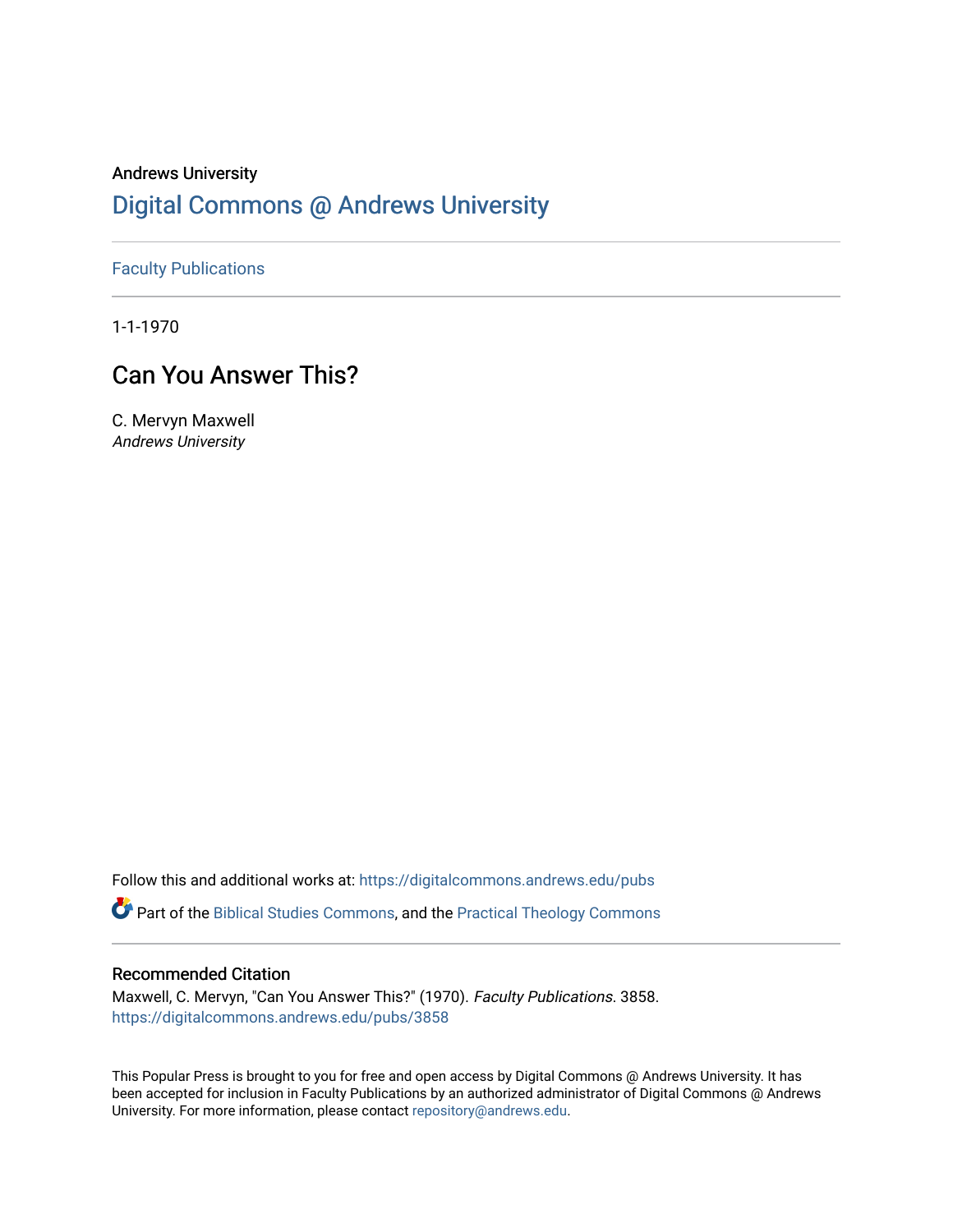

#### **WHEN CAN A B-GIRL GET BAPTIZED?**

**Q. I used to be a B-girl in night clubs. I did everything. A year ago a terrible accident made me stop and think. I started to go to church for the first time —an Adventist church. Reading the Bible kept me from coming apart. Starting to pray and giving up my bad habits was hard to do; but God's Spirit helped me, and I made it. But keeping on praying, and keeping on being honest and clean, I find is much harder. I seem to be faltering. One day it dawned on me that almost everything in the house, even every article of clothing I was wearing, had been stolen at different times and places. I want so much to be baptized and be a real Christian. Tell me what to do about the hundreds of things I have stolen. Anything you say will be appreciated.** 

**A.** The Bible says, "If the wicked . . . gives back what he had taken by robbery, . . . he shall surely live, he shall not die." Ezekiel 33:15, RSV. If someone who had stolen something from you later claimed to have become a Christian yet made no move to restore what he had taken, you would doubt the sincerity of his conversion. According to the Bible you should make a sincere attempt to set things right with the different stores from which you have taken things. This will be difficult to do, and it will take time and be expensive.

You will need to lean hard on God. Don't worry; He'll help you.

I don't think you need to wait until you have made everything right with everyone before you are baptized and acknowledge yourself by God's grace to be a Christian. The Bible says, "If the readiness is there, it is acceptable according to what a man has, not according to what he has not." 2 Corinthians 8:12, RSV. God, who reads our hearts, will know of the sincerity of your intention to make things right and will accept you in Christ at once just as if you had never sinned.

Discouragement always comes when we start thinking about the difficulties that beset us. Our help is in Jesus, and like Peter when he attempted to walk on water, we will have victory only as we look to Christ. We will sink only when we start thinking about ourselves and turn our minds away from Jesus. "When assailed by temptation, look not to circumstances or to the weakness of self, but to the power of the Word. All its strength is yours."—The *Desire of Ages,* page 123.

#### **WHY DOESN'T GOD HELP SOMETIMES?**

**Q. I'm a little below the age I think your column is meant for, but I** see **you have answered questions for other kids like me before. What I want to know is, if I lose a knife, and if when I ask God to help me find it again He doesn't answer my prayer, is this because He knows I would use the knife wrong and He wants to keep me from hurting somebody? I want to** see **an answer in your column, if I may. Thank you.** 

**A.** I can think of three reasons why God might say No to a request like this.

1. Your own suggestion is good; God may know it's best for you not to get the lost thing back.

2. God may be helping you to watch carefully where you set things down. If He always helped us find everything we lost, we could become very careless, couldn't we?

3. God may be wanting to teach you something about how to pray. Some people pray only when they want something. God likes us to keep up a friendly conversation with Him every day and not come to Him only when we want things.

#### **THE UNPARDONABLE SIN**

**Q. What is the unpardonable sin? My minister tells me it is saying that God is evil, or that the Holy Spirit is of the devil. I have held such thoughts. Though I am sorry now, I am very sure I have committed the unpardonable sin and am going to go to hell. Please answer in your column or personally. I am very concerned.** 

**A.** The unpardonable sin is not so much an act as an attitude. God dearly wants to save us; but He has given us freedom of choice, and if we persist in rebelling against Him, He respects our choice and finally leaves us alone. See Hosea 4:17. 1 John 1:9 says that if we confess our sins He is faithful to forgive